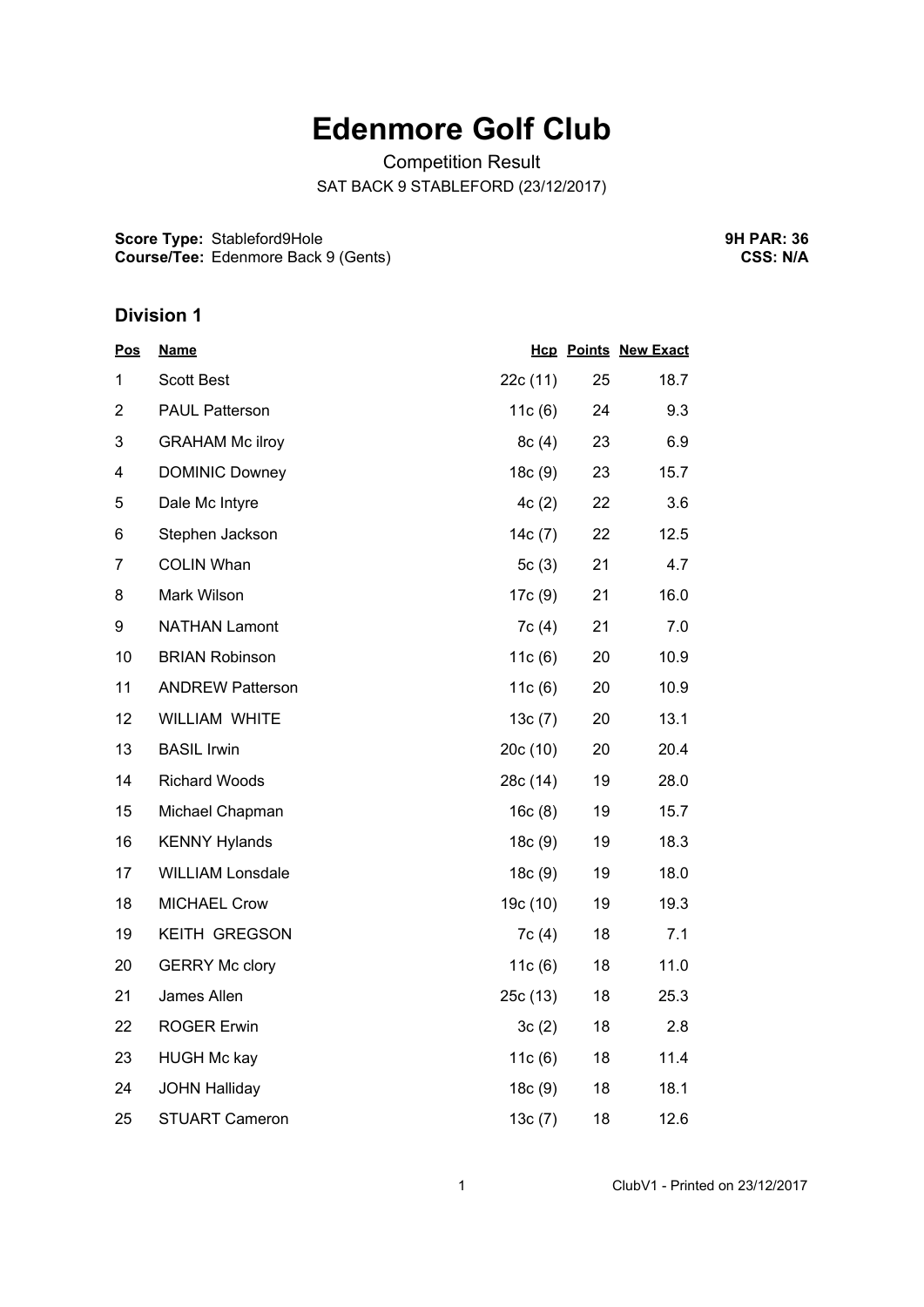**Score Type: Course/Tee:** Stableford9Hole Edenmore Back 9 (Gents)

## **Division 1**

| <b>Pos</b> | <b>Name</b>              |           |    | <b>Hcp Points New Exact</b> |
|------------|--------------------------|-----------|----|-----------------------------|
| 26         | <b>STEPHEN Andrews</b>   | 6c(3)     | 18 | 6.1                         |
| 27         | <b>ALISTAIR Simpson</b>  | 15c(8)    | 17 | 14.5                        |
| 28         | <b>PHILLIP Steele</b>    | 20c(10)   | 17 | 19.8                        |
| 29         | <b>PAUL Murray</b>       | 7c(4)     | 17 | 6.8                         |
| 30         | <b>STEPHEN Cummings</b>  | 6c(3)     | 17 | 6.4                         |
| 31         | <b>KEITH Hare</b>        | 22c (11)  | 17 | 22.4                        |
| 32         | <b>CLIVE Knox</b>        | 9c(5)     | 17 | 8.7                         |
| 33         | ROB Mc DOWELL            | 5 $c(3)$  | 16 | 5.3                         |
| 34         | Mark Fraser              | 19c (10)  | 16 | 18.8                        |
| 35         | <b>PETER Nelson</b>      | 20c(10)   | 16 | 19.9                        |
| 36         | Herbie Goode             | 23c (12)  | 16 | 22.9                        |
| 37         | Gareth Dobbin            | 14 $c(7)$ | 16 | 13.5                        |
| 38         | <b>DEREK Mc kinley</b>   | 21c(11)   | 16 | 21.1                        |
| 39         | <b>TREVOR Mc neill</b>   | 27c (14)  | 16 | 27.2                        |
| 40         | <b>SAM Quigley</b>       | 24c (12)  | 16 | 24.0                        |
| 41         | <b>BILL Wilkinson</b>    | 17c (9)   | 15 | 16.9                        |
| 42         | <b>AARON Robinson</b>    | 5c(3)     | 15 | 5.2                         |
| 43         | <b>MARTIN Brunty</b>     | 11 $c(6)$ | 15 | 11.3                        |
| 44         | <b>CHRIS Fleming</b>     | 15c(8)    | 15 | 15.3                        |
| 45         | <b>Robert Montgomery</b> | 17c(9)    | 15 | 17.4                        |
| 46         | Louis Eyres              | 11 $c(6)$ | 15 | 11.4                        |
| 47         | <b>JAMES Henning</b>     | 23c (12)  | 14 | 22.9                        |
| 48         | <b>GEOFFREY Simpson</b>  | 8c(4)     | 14 | 8.2                         |
| 49         | <b>RICHARD Wright</b>    | 18c(9)    | 14 | 17.6                        |
| 50         | <b>GEOFF Burrowes</b>    | 12c(6)    | 14 | 11.9                        |
| 51         | <b>Steven Eyres</b>      | 2c(1)     | 14 | 2.3                         |
| 52         | PETER WHITESIDE          | 14c(7)    | 14 | 13.8                        |
| 53         | <b>ROGER Wilkinson</b>   | 15c(8)    | 14 | 14.6                        |
| 54         | Alan Cullen              | 21c (11)  | 14 | 21.0                        |